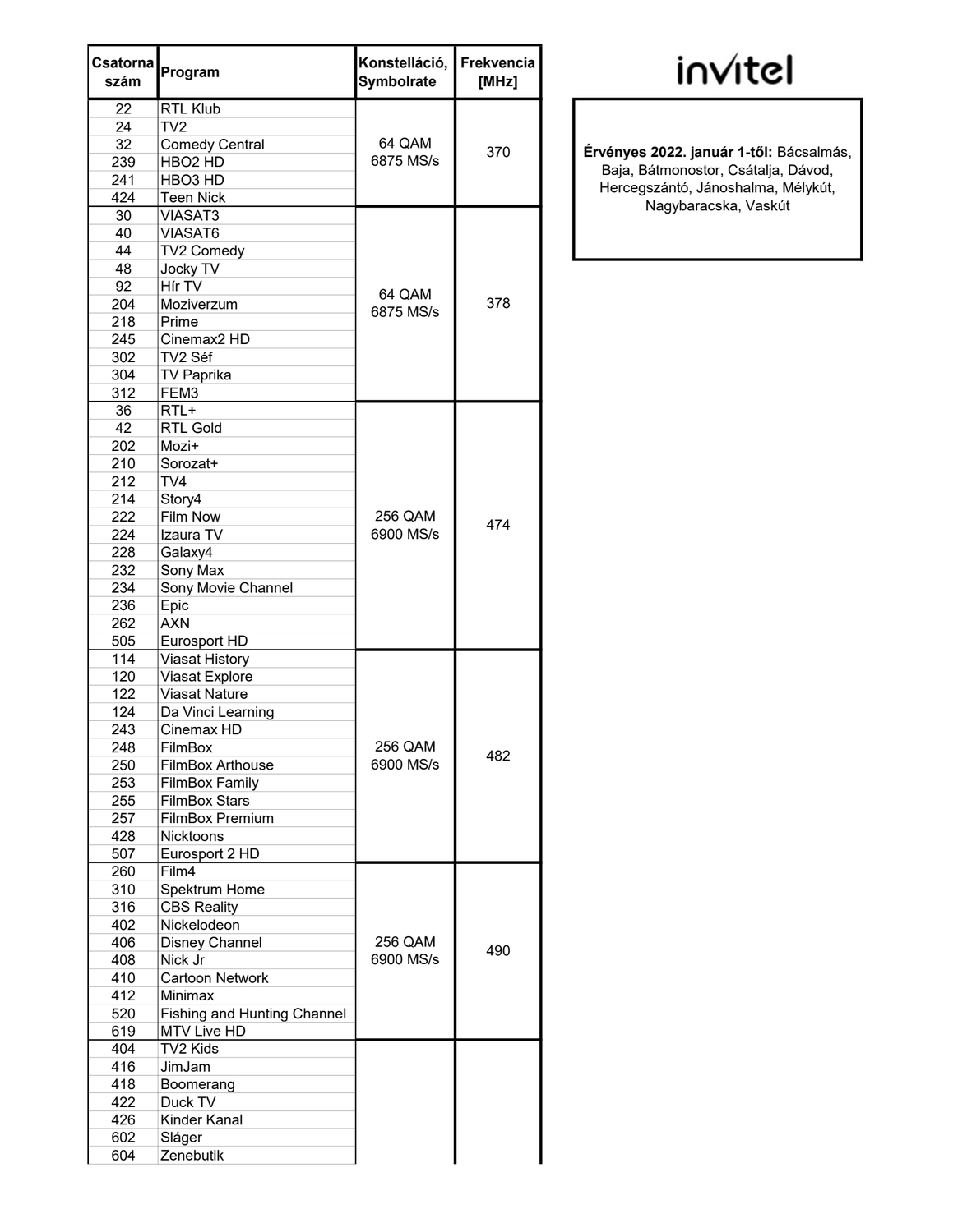| 606            | Muzsika TV                    | 256 QAM        |     |
|----------------|-------------------------------|----------------|-----|
| 608            | <b>MTV Hungary</b>            | 6900 MS/s      | 498 |
| 610            | <b>MTV Hits</b>               |                |     |
| 612            | <b>H!T Music Channel</b>      |                |     |
| 614            | VH1                           |                |     |
| 616            | <b>MTV Dance</b>              |                |     |
| 618            | <b>Nick Music</b>             |                |     |
| 621            | <b>MTV Rocks</b>              |                |     |
| 623            | Music channel                 |                |     |
| 627            | <b>VH1 Classic</b>            |                |     |
| 230            | <b>Comedy Central Family</b>  |                |     |
| 314            | <b>HGTV</b>                   |                |     |
|                |                               |                |     |
| 704            | Deutche Welle                 |                |     |
| 706            | ProSieben                     |                |     |
| 708            | Sat 1                         |                |     |
| 712            | Al Jazeera                    |                |     |
| 714            | <b>CNN</b>                    |                |     |
| 716            | Sky news                      | 256 QAM        |     |
| 720            | <b>RTR Planeta</b>            | 6900 MS/s      | 450 |
| 728            | <b>TV5MONDE</b>               |                |     |
| 730            | Rai uno                       |                |     |
| 732            | <b>TVE</b>                    |                |     |
| 734            | <b>NTDTV</b>                  |                |     |
| 940            | PAX TV                        |                |     |
| 941            | Bonum TV                      |                |     |
| 942            | Hatoscsatorna                 |                |     |
| 943            | D1 TV                         |                |     |
| 102            |                               |                |     |
|                | Discovery Channel             |                |     |
| 125            | <b>DIGI Life HD</b>           |                |     |
| 306            | TLC                           |                |     |
| 702            | <b>ARTE</b>                   |                |     |
| 710            | News 24                       | 256 QAM        |     |
| 722            | Pervij Kanal                  | 6900 MS/s      | 354 |
| 724            | <b>TVP Polonia</b>            |                |     |
| 726            | Romania TV                    |                |     |
| 804            | Hustler                       |                |     |
| 810            | Private TV                    |                |     |
| 944            | Dél+ TV                       |                |     |
| 945            | Baja TV                       |                |     |
|                |                               | <b>256 QAM</b> |     |
| 1              | M1 HD                         | 6900 MS/s      |     |
| 3              | M2 / Petőfi TV HD             |                |     |
| 5              | Duna HD                       |                |     |
| $\overline{7}$ | M4 Sport HD                   |                |     |
| 11             | M <sub>5</sub> H <sub>D</sub> |                |     |
| 901            | MR1 - Kossuth                 |                | 362 |
|                | MR2 - Petőfi                  |                |     |
| 902            |                               |                |     |
| 903            | MR3 - Bartók                  |                |     |
| 904            | Dankó rádió                   |                |     |
| 905            | Rádió 1                       |                |     |
| 906            | Sláger FM                     |                |     |
| 9              | Duna World/ M4 Sport + HD     |                |     |
| 21             | RTL Klub HD                   |                |     |
| 23             | TV2 HD                        |                |     |
| 25             | SuperTV2 HD                   |                |     |
| 27             | RTL II HD                     | 256 QAM        |     |
| 49             | Dikh TV                       | 6900 MS/s      | 506 |
| 907            | Jazzy rádió                   |                |     |
| 908            | Klasszik Rádió                |                |     |
| 909            | Mária Rádió                   |                |     |
| 911            | Klub rádió                    |                |     |
|                |                               |                |     |
| 93             | ATV HD                        |                |     |
| 109            | <b>Travel Channel HD</b>      |                |     |